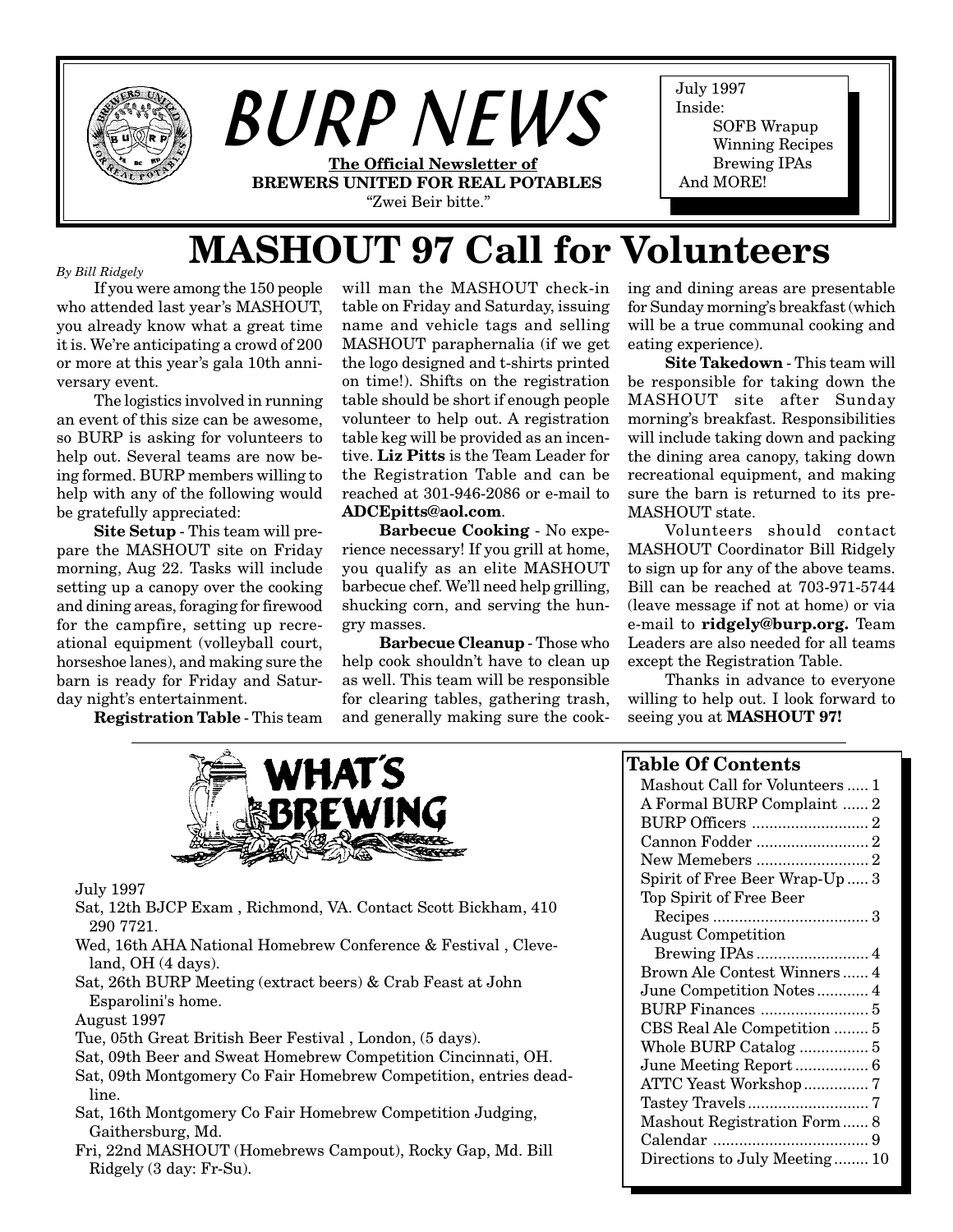# **A Formal BURP Complaint**

I must strongly object to selecting an oxymoron such as "Vegetarian Chili" for promotion, publication, publicity, and endorsement, much less as the winner of a BURP contest. How would you feel if the American Chili Society proclaimed the best beer was one brewed from beet squeezings.

Don't those sandal-wearing, shirt tie-dying, granola-crunching, bunnyhugging, hand-holding, CO-OP-shopping, bulk food-buying, earth-friendly, vegetable-eating panty waists realize that vegetables are what FOOD EATS!!! Don't they understand that vegetables grow in DIRT!

One other thing. It was mentioned that Dave Pyle let Bill Cavender use half of his stove to make the vegetarian chili. Is he any relation to Dave Pile?

A concerned BURPer

# **The Fearless Leader responds:**

Dear Concerned BURPer,

I think the problem here is that a decision was made to run an honest chili competition. The honorable Christie Newman was chosen competition commissioner and made sure it was one taster, one vote. With results like this, be assured it won't happen again.

Also, I know Dave Pyle and I've brewed with Dave Pyle. Dave Pyle is a personal friend of mine, and he is no Dave Pile.

*TC*

# **Burp Officers**

| <b>Office</b>          | <b>Officer</b>        | <b>Phone</b>       |
|------------------------|-----------------------|--------------------|
| <b>Fearless Leader</b> | Tom Cannon            | (703) 204-2256 H   |
| Minister of            | <b>Wendy Aaronson</b> | $(301)$ 762-6523 H |
| Education              |                       | $(301)$ 594-5656 W |
| Minister of Culture    | Mark Stevens          | $(540)$ 822-4537 H |
| Minister of Truth      | Dan Brown             | $(703)$ 271-6310 H |
| Minister of            | <b>Bill Ridgely</b>   | (703) 971-5744 H   |
| Propaganda             |                       | $(301)$ 827-1391 W |
| Minister of Finance    | Doug Kruth            | $(703)$ 671-0857 H |
| Libeerian              | <b>Bob Cooke</b>      | $(703)$ 451-1540 H |
| Minister of the Web    | Lynn Ashley           | $(703)$ 522-5308 H |

#### **Cannon Fodder**

#### *By Tom Cannon, Fearless Leader*

We had a great time with the June meeting at Larry and Trish Koch's house. Lots of people came out for the Brown Ale class and club competition and especially the annual Spirit of Free Beer prize ceremony. It somehow seemed strange, though, sipping a cool glass of homebrewed Winter Warmer. Then somebody came up to me and offered me some Sam Smith's Winter



Welcome. Both were good, but seemed oddly out of place. Then it hit me. Summer has arrived. I think I started to really believe it standing up on the hot hill with Mark Stevens and Bill Newman handing out what must have 10,000 Spirit of Free Beer prizes. We got a lot of them to the winners, but if you are a BURPer and have not received your prize, give me a call. They are all stored in my basement, and if I don't get rid of them, look for them at a future raffle.

And how about those prizes? We gave away better third place prizes than most competitions give away for first place. FIVE brewer of the day awards? Come on, this should convince all of you that BURP's own Spirit of Free Beer is the best homebrew competition on the east coast and we've got nowhere to go but up. Thanks again to the competition organizer, Mark Stevens, judge coordinator Greg Griffin, beer registrar Bret Wortman, steward coordinator Bill Newman, and especially our fantastic prize coordinator Becky Pyle. The club is indebted to all of you. Thanks.

Back to summer being here. Tough time to brew, but it can be done. We managed to get a Weizen done before the big heat wave hit and it is happily conditioning in our 68 degree F fermentation room. I'll be taking 5 gallons of the weizen and 5 gallons of our pils to Cleveland in three weeks for the AHA conference. Looks like we have a pretty good group of BURP members attending this year. Expect a full report in next months newsletter.

We've got lots of stuff in the planning stages for upcoming BURP events. Bill Ridgely has got his committee going for August's MashOut. Next month is the Crab Feast, and we are in the early planning stages for a BURP BBQ/Salsa competition at the November meeting. In October we should be having the first BURP Real Ale Competition (it's about time, given the number of beer engines in the club). Also, the third Spirit of Belgium should be in the not too distant future. OK, the bottom line - if you want to volunteer to work on any of these events, or you have good ideas for other BURP events (hint: we need a pub crawl coordinator) let me know. Volunteering to help BURP events is lots of fun and a good way to meet some of the more involved members.

That's all for this month. See you all at the July meeting. I'll be the one behind the big mound of empty crab shells. Keep brewing.

# **New Members**

*By Bill Ridgely*

Welcome this month to **Sarah Jazs & Kevin Hans** of College Park, **Gary Nazelrod** of Silver Spring, and **Al Folsom** of Warrington, PA.

Two of this month's new members are **Spirit of Free Beer** winners. Al took the Best of Show prize with his English Mild and, despite the long distance from his home in PA, decided to join the club. Gary took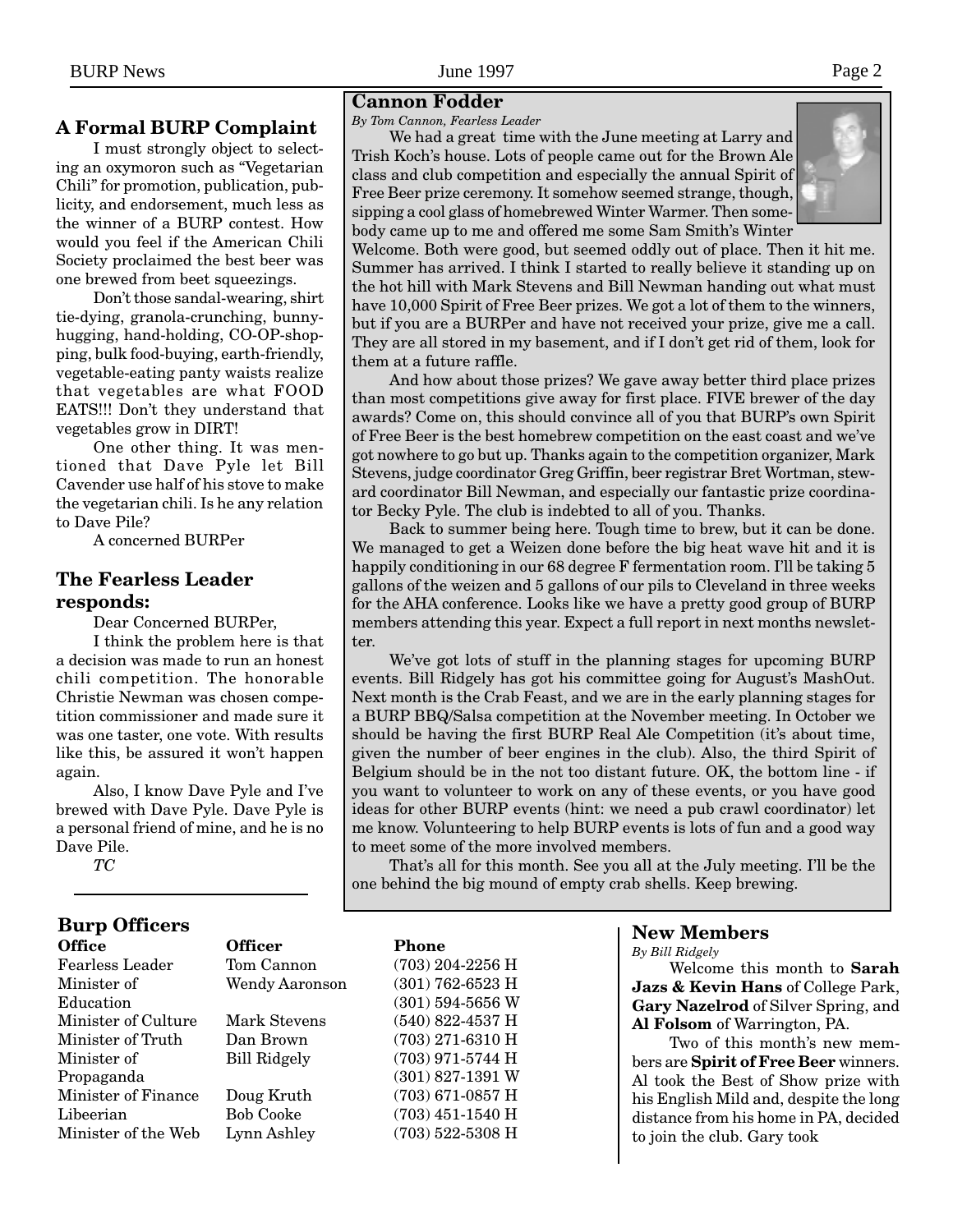# **Spirit of Free Beer Wrap-up**

*By Mark Stevens, SoFB Organizer*

Prizes for Spirit of Free Beer competition winners were announced at the June meeting and, just as in past years, winners were shocked at the quantity and quality of prizes handed out to winners. Credit for the prize packages is due to the generosity of dozens of companies, providing BURP with everything from 50# sacks of malt to glassware to hops and yeast. Becky Pyle did a standout job coordinating the prizes, and proved once again that she is a real asset to the club. A typical prize package for any ribbon winner included a gift certificate ranging from \$5 to \$50, a polo or sweat shirt, a book or magazine sub-

scription, 2 to 4 glasses or similar breweriana, and a package of hops or yeast. Of course this varied from category to category and from first to third place, but these were the types of gifts awarded to winners. The value of any given prize package was generally between \$50 and \$100. There were quite a few unique gifts that I would really have liked to take home myself, such as a large Royal Oak umbrella. And of course, the best-of-show winners took home even larger prize packages including the chance to brew at local brewpubs and microbreweries. Best-ofshow winner, Alan Folsom, will also take home the beautiful Silesia Liquors Cup. Please, when youre picking up a six-pack of beer or some supplies for that next winning batch, remember the

merchants who generously supported our competition and try sending more business their way! And while you're there, let them know that you remember and appreciate their support of the club.

We are already thinking of ways to improve Spirit of Free Beer, so if you have any ideas for ways that we can do things better next year, please let me know. I would like to thank all those BURPers who pitched in behind the scenes to make the competition a resounding success: Greg Griffin, Bret Wortman, Tom Cannon, Becky Pyle, Alison Skeel, Steve Marler, Bill Newman, Alan Hew, Jude Wang, Wendy Aaronson, Bill Ridgely, Miles Smith, and Keith Chamberlin.

# **Recipes for winning entries from Spirit of Free Beer**

#### **1st Place Best of Show**

"Mild" Alan Folsom 5 gallon batch. OG: 1039, FG: 1015 6 pounds Maris Otter malt 1 pound 40L crystal malt 1 / 4 pound 20 L crystal malt 1 / 4 pound chocolate malt Mash Maris Otter for 60 minutes at 156 F. Add crystal and chocolate malts to mash and continue mashing for 10 minutes at 152 F. Hopping Schedule: 1 / 4 ounce Kent Goldings (4.6%) in boil for 90 minutes 1 / 3 ounce Fuggles (4.3%) for 45 minutes 1 / 2 ounce Kent Goldings for 30 minutes 1 / 3 ounce Fuggles for 15 minutes

Yeast: Brewtek CL-160 in starter. Ferment 3 days at about 60 F. Rack to secondary for 17 days at about 60 F.

#### **3rd Place Best of Show:**

"Big Dog Barleywine" Scott Bickham

Combine first runnings from two mashes: 4.5 gallons from the first, 2 gallons from the second. Volume after a 90 minute boil should be 4.5 gallons. Use the second runnings for a bitter. First mash: Single decoction, with an amylase rest at 155 F. 8 pounds Durst pils malt 4 pounds Durst vienna malt 1 pound aromatic malt 1 pound carapils malt 1 pound caramunich malt

Second mash: Single infusion at 156 F.

9 pounds DeWolf Cosyns pale malt1 pound 20L crystal malt

Hopping: 2.75 ounces Centennial (7.5%) for 60 minutes (~70 IBU) 1 ounce Cascades/Mt. Hood blend for 30 minutes 1 ounce Cascades/Mt. Hood blend for 5 minuets 1.5 ounces Cascades/Mt. Hood blend (dry hop)

Yeast: slurry of Yeast Culture Kit Company A01 (Chico Ale) from a 5-gallon batch.

OG: 1.112, FG not measured but estimated at 1.030. Ferment at 55F for one week, rack to secondary for another foru weeks with dry hops. Bottle with 3 / 4 teaspoon glucose per 12 ounces. Age at time of judging: 6 months.

**2nd Place Best of Show:** "Wheat" Jim and Linda Rorick 10 gallon batch. OG: 1055, FG: 1008 15 pounds wheat malt 11 pounds 2-row malt 2 pounds Munich malt Mash follows a triple decoction schedule. Hopping Schedule: 2-1/2 ounce Saaz (5.2%) for 60 minutes Yeast: Weihenstephan wheat yeast in starter. Primary fermentation 14 days at 68 F, secondary 28 days at 65 F.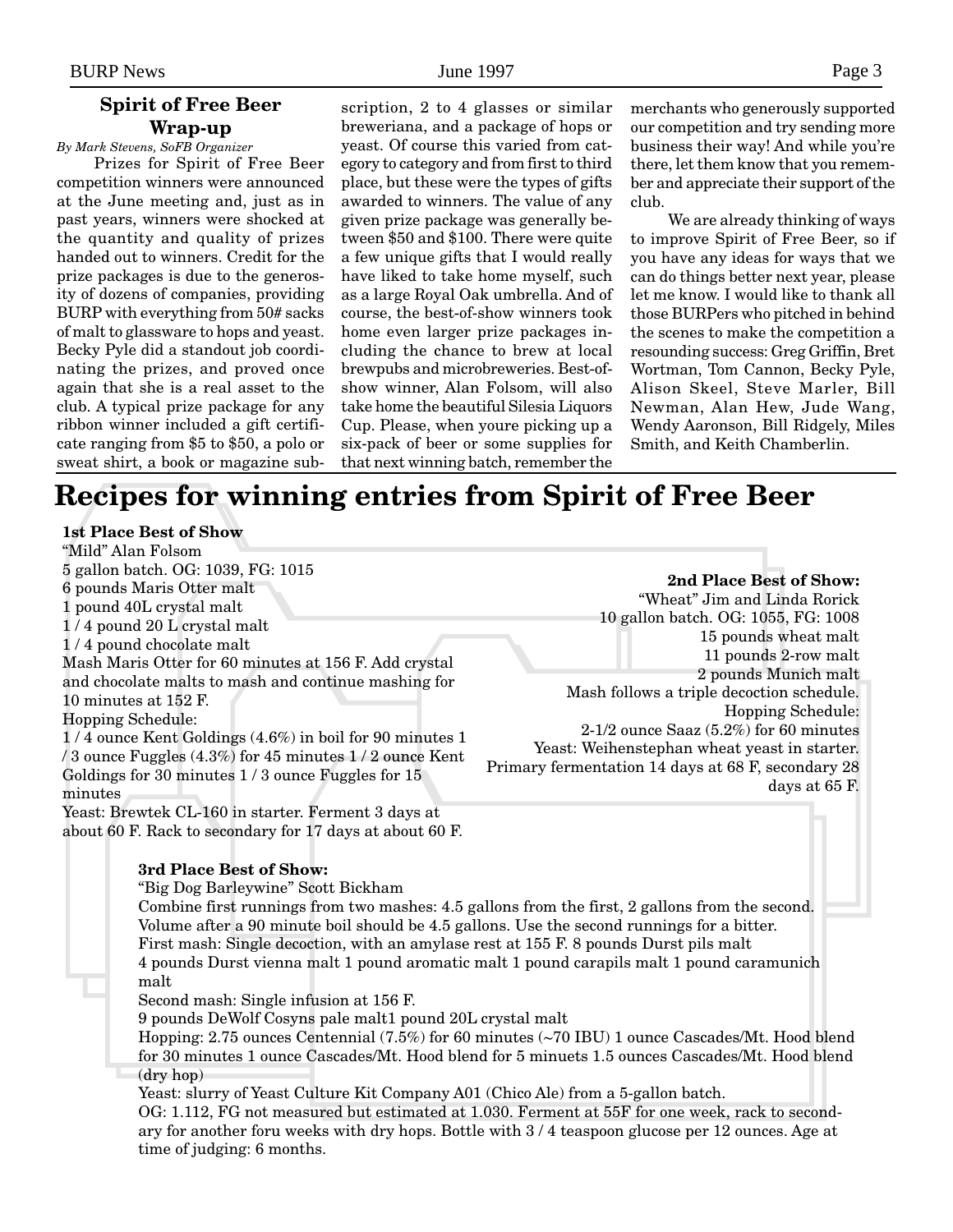#### **Brewing India Pale Ales**

*By Mark Stevens, Minister of Culture* The August competition will be held during the Mash Out. Please drop off beers to me Friday evening or early Saturday. We will judge the beers on Saturday afternoon.

India Pale Ale is the style for the August competition. Some style guidelines, including the BJCP guidelines used for most BURP competitions, lump India Pale Ales into a single category. This presents some problems since IPAs vary widely in both gravity and hopping. Commercial beers labeled "IPA" in England are fairly bland beers, differing only slightly from a standard pale ale, while American IPAs are much more robust in terms of gravity, with very assertive hopping schedules. Hop varieties will also differ with English brewers relying on their workhorse hops, such as Goldings, Fuggles, and the like, while American brewers will use American varieties, often with much higher alpha acid contents. Cascades, Centennial, and Chinook are common varieties in American IPAs.

Terry Foster provides some historical background information on the style in his book "Pale Ale". Foster says that the style was developed in London around 1800 by a brewer named George Hodgson, who monopolized the India trade until about 1820. Foster guesses that the starting gravity of these early 19th century IPAs was in the 1.070-1.100 (17-26 P) range and likely hopped to something in the 150 IBU range (although he admits that hop utilization was probably low and that hop varieties of the time were probably of lower alpha content than today). Foster also suggests that some Brettanomyces character may have been common, however, other sources suggest that this is unlikely. In his two-part series on IPA which appeared in "Brewing Techniques", Thom Tomlinson suggests that Hodgsons beer was probably aggressively primed and that the hops were probably early versions of Kent Goldings.

Today's IPAs tend to be hoppy versions of English or American pale ales. Starting gravities seem to range from around 1048 to around 1075. Two distinct types of IPAs are often brewed: one a fairly light bodied beer with moderate hopping of around 40-60 IBUs, usually termed "English style IPAs", and one a bit heavier with hops around 60-80+ IBUs called "American style IPA". The American IPA often uses more distinctly American hops, such as Cascade or Centennial, while the English IPAs are likely to use Goldings or similar hops. The English style IPAs tend to hover closer to the 1050 starting gravity mark while American IPAs closer to the 1070 level. The grain bill will be similar to those used for English or American pale ales: either a base of primarily English pale ale malt or one of 2-row pale malt. A little crystal malt is common, although Dave Brockington's article on American IPAs from "Brewing Techniques" suggests using Munich malt at about 5-10%.

For our contest, you can designate whether you want the beer judged as English, American, or undesignated IPA. Well use the basic IPA definition from the BJCP Style Guidelines:

> Starting Gravity: 1050-1075 Hops: 30-60+ IBU Color: 8-14 SRM More Reading... Brockington, Dave, "The Evolu-

tion and Contemporary Brewing of American IPA", in Brewing Techniques, September/October 1996, page 38.

Foster, Terry, "Pale Ale", Brewers Publication, Boulder CO, 1990.

Harrison, John, "An Introduction to Old British Beers and How to Make Them," Durden Park Beer Club, London, 1991.

Tomlinson, Thom, "India Pale Ale, Part I: IPA and Empire", in Brewing Techniques, March/April 1994, page 20.

Tomlinson, Thom, "India Pale Ale, Part II: The Sun Never Sets", in Brewing Techniques, May/June 1994, page 20.



# **BURP Competition Notes**

*By Mark Stevens, Minister of Culture*

The June BURP contest was brown ale. We had some good entries, and winners are announced elsewhere in this issue; it was also good to see several people volunteering to judge and taking part in Wendy Aaronson's pre-meeting style workshops. Remember that if you have particular expertise or interest in a style and would like to judge it in a club competition, please let me know early in a meeting. When entering a club contest, please try to arrive early with your entries. We will generally start judging about one hour after a meeting starts, and entries showing up after the judging has started may not be allowed to compete.

The July club contest is extract beers. Any beer brewed from at least 75% malt extract is eligible to compete. All styles are eligible. The winner will go forward to the AHA "Extract Extravaganza" club-only competition. If you win the contest, please provide 3 bottles of your winning beer to the Minister of Culture (me) for forwarding to the AHA. The club will pay for sending the entry. Please: standard long-neck beer bottles only.

Lots of opportunities around the area for BJCP judges to pick up points: several BURPers judged at the BUZZ Off in Downingtown PA on June 22. Several BURPers are also going to Cleveland for the AHA conference and will judge at the NHC Second Round. Closer to home, the Montgomery County Fair is coming up in August and Steve Lichtenberg (301-990-8430) is looking for judges.

#### **Brown Ale Contest Winners**

*By Mark Stevens, Minister of*

The winners from BURP's brown ale contest are:

1st: Bill and Christine Newman (American brown) 2nd: Mark Stevens (English southern brown) 3rd: Andy Beaulieu (English northern brown)

Thanks to everyone who entered, and to our judges: Janet Crowe, Gary Nazelrod, Jim Rorick, Linda Rorick, and Rod Rydlun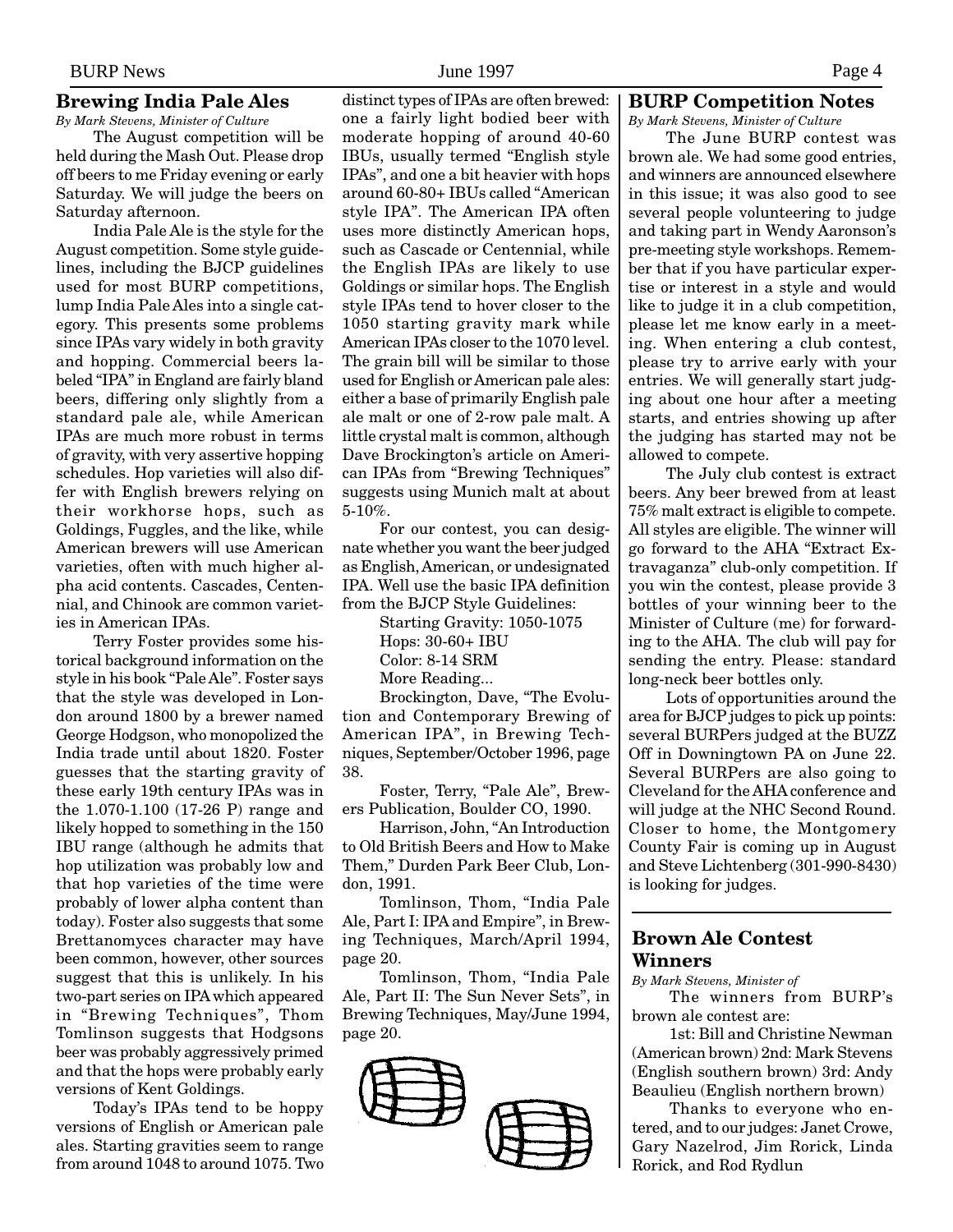#### **The Whole BURP Catalog** *By Jim Dorsch*

The Dominion Cup Homebrew Competition in Richmond had 115 entries this year, a 35-percent increase over last year. BURPer Bud Hensgen, whose stout was a winner at the Spirit of Free Beer competition, took Best of Show Runner Up with his Strong Ale and first place in Black Ales with Resolution Stout. Best of Show was won by Ken Lemelin and Brian Astroth of Richmond with an American pale ale called Olde Stone Ale. Congratulations to all! I think it's about time for Bud to share some secrets with the rest of the club.

The Wild Goose Brewery is working with the Chesapeake Bay Foundation for the third straight summer to raise funds for the restoration and protection of the Chesapeake Bay. You can help with your purchase of a limited-edition "Save the Bay" T-shirt, with all proceeds going to the Chesapeake Bay Foundation. L and XL shirts are \$10 and XXL shirts are \$11. Add 15% for shipping, and 5% sales tax if you live in Maryland. Send orders with check or money order to Wild Goose Brewery, 20 Washington St., Cambridge, MD 21613.

Westwood Importing has introduced Bishops Finger draught to the U.S. The product is being tested in several Philadelphia pubs, and is expected to roll out nationally late this year. Call (313) 869-4909 for information.

Dos Equis Amber and Special Lagers are rolling out on draft around the U.S., making them the only Mexican beers offered on draft, according to importer Labatt USA.

Do you like bourbon whiskey? Maybe you should be reading *The Bourbon Country Reader*. A six-issue subscription will run you \$15, or for a free sample issue, send a #10 (I think that means business size) envelope to 3712 N. Broadway #298, Chicago, IL 60613. Tell 'em I sent you.

July 1 marked the 15th anniversary of Yakima Brewing & Malting Co. Founder Bert Grant is said to be working on four new seasonal ales, each showcasing a particular Yakima Valley hop. Grant's Fresh Hop Ale will be

# **BURP Real Ale Competition**

*By: Tom Cannon, Fearless Leader*

As noted in last months newsletter, the Chicago Beer Society (CBS) is running a second Real Ale Festival in November. The homebrew side of this will feature a kegged real ale competition, and in order to manage a keg only competition, it will be one homebrew club - one entry.

BURP needs to be part of this, and to that end, will be holding our own Homebrewed Real Ale Competiton with the winning beer to be sent out to Chicago (Colleen and I will take it out ourselves). The competiton will be held as part of the October meeting at Andy Anderson's house. Entries to the competition will be taken at Andy's house up to a week in advance with the judging to be held the night before the meeting. At the meeting, we will hold a real ale class using the left-over beer, and any remaining beer will served at the meeting.

More details for the competition will follow, but start thinking about your entry. The club has nearly 20 beer engines, you don't need one to enter.

released in September. This beer will be hopped with fresh-picked Cascades. Following this will be Winter Ale (Mt. Hood), Spring Bock (Willamette) and Summer Ale (Chinook). These beers will be available in the DC area.

In February 50,238 Americans in 30 cities simultaneously lifted their pints in celebration of the 1997 Great Guinness Toast, setting a new world record for toasting. This was the fourth annual running of the event.

Some might wonder how many cherry wheat beers the world needs. Evidently the Lion Brewery in Wilkes-Barre, Penn. believes there's room for one more. Brewery Hill Cherry Wheat is a summer seasonal product made with Morello and Sour cherry juice and Northern Brewer and Cascade hops. OG is 13 Plato; FG is 3. Alcohol is 5.2 percent by volume, and bitterness is 19 IBUs.

Send your news to Jim Dorsch at P.O. Box 20268, Alexandria, VA 22320- 1268 or jdorsch@burp.org.

| <b>BURP Finances</b>         |            |
|------------------------------|------------|
| Doug Kruth, Treasurer        |            |
| 6/11/97                      |            |
| Category                     | 6/30/97    |
| <b>Inflows</b>               |            |
| Club Sponsored               |            |
| $Cmptn. +:$                  | \$6.00     |
| Membership +:                | \$90.00    |
| Donations +:                 | \$147.00   |
| Total Inflows                | \$243.00   |
| <i>Outflows</i>              |            |
| Club Sponsored               |            |
| $C$ mptn. $\cdot$ :          | \$161.25   |
| Education                    | \$92.20    |
| Mashout '97                  | \$36.18    |
| Taste of Southern MD         | \$6.30     |
| Meeting                      | \$46.48    |
| Membership - G&A             | \$56.00    |
| Gift                         | \$108.50   |
| Newsletter -:                | \$308.99   |
| Donations -:                 | \$116.97   |
| <b>Total Outflows</b>        | \$932.96   |
| <b>Overall Total</b>         | -\$689.96  |
| <b>BURP Account Balances</b> |            |
| $\operatorname{Cash}$        | \$0.00     |
| Payable                      | \$38.17    |
| Receivable                   | \$45.00    |
| Savings                      | \$3,079.54 |
| Checking                     | \$2671.96  |
| Networth                     | \$5706.50  |

#### **BURP News**

 BURP News is the officail newsletter of Brewers United for Real Potables. It is published monthly, and is written by and for the members of BURP. Subscriptions are covered in the cost of yearly club membership dues, which are currently set at \$15 for individuals and \$20 for couples.

Articles, photographs and artwork of all sorts are welcome. Submissions related to homebrewing beer are more likely to be published than other items. Send items you wish to submit via US mail to Dan Brown, C/O BURP News, 1401 South Edgewood St. #477, Arlington, VA. 22204. Email submissions to brown@brauhaus.org are welcome and encouraged. Please use a commonly available document format, such as ASCII text or MS Word.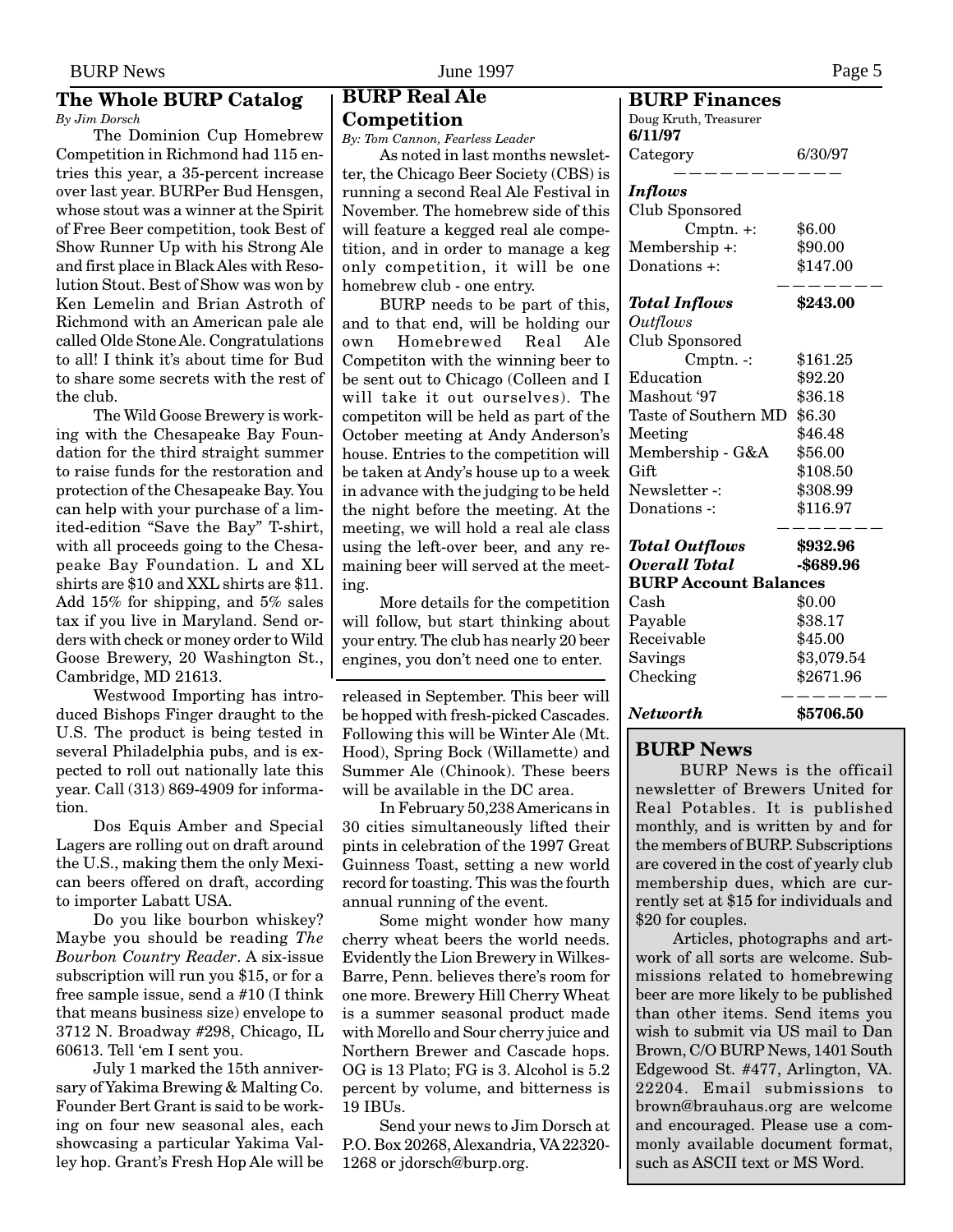#### BURP News Page 6

#### **June Meeting Report**

*By Paul Greene, Staff Hack*

Larry Koch hosted June's meeting. The weather was about as hot and muggy as the DC area can get, but, none-the-less, attendance was good. As always, there was a delightful selection of brews, including a prickly pear mead. The meeting included a special few moments of Hop Worshipping lead by none other than Education Minister, Wendy Aaronson.

The meeting started early with Wendy's brown Ale tasting. About 15 people showed up to try a selection of professionally brewed beers including Samuel Smiths and Brooklyn Brown ale at the more favored end of the scale and Pyramid's brown as the "worst." Various people commented about being surprised by the wide differences in the beers.

There were several notable attendees at Junes meeting. Steve and Becky were visiting from Seattle. It was also reportedly the last meeting for Bill Shirley and Scott Bickham who will both be moving out of the area.

Awarding the Spirit of Free Beer prizes consumed a large portion of the afternoon. Tom Cannon, Bill Newman and Mark Stevens performed most of the handing out. Prizes were generous and ranged from 50 pound bags of grain, to gift certificates, t-shirts, glasses and of course the seemingly ubiquitous "bag of hops from Hop Union." Delano Dugarm was noted as having won a best of show for a fourth year in a row. Becky Pyle (no relation to Dave Pile) received a much deserved "Thanks!" for her efforts as SoFB prize coordinator. Congratulations to all of the winners.

Wendy announced her water class and mentioned having a BURP table at the Old Dominion Brew Fest. Bill Ridgely announced the need for volunteers for MashOut which is coming up in August. The June contest was Brown ales. Results are elsewhere in this newsletter. The meeting wound to a close as the hot afternoon wore on and the beer supply began to dwindle.





*Bruce Feist helps Stella with her raffle tickets*

#### **BURP Lost & Found**

BURPer Al Lowry reports that he lost a tan zipper duffle bag at the BURP Chili Cookoff in May. The duffle has a **Field & Stream** logo on the side.

If anyone has seen or retrieved this item, please give Al a call at 703- 440-9069.

Thanks very much!

#### **DO YOU WANT TO SEE YOUR NAME IN PRINT?**

Write for the BURP News! Authors, with or without talent needed immediately to pen informative and creative articles about Homebrewing! See Page 5 for details. You could be famous someday!